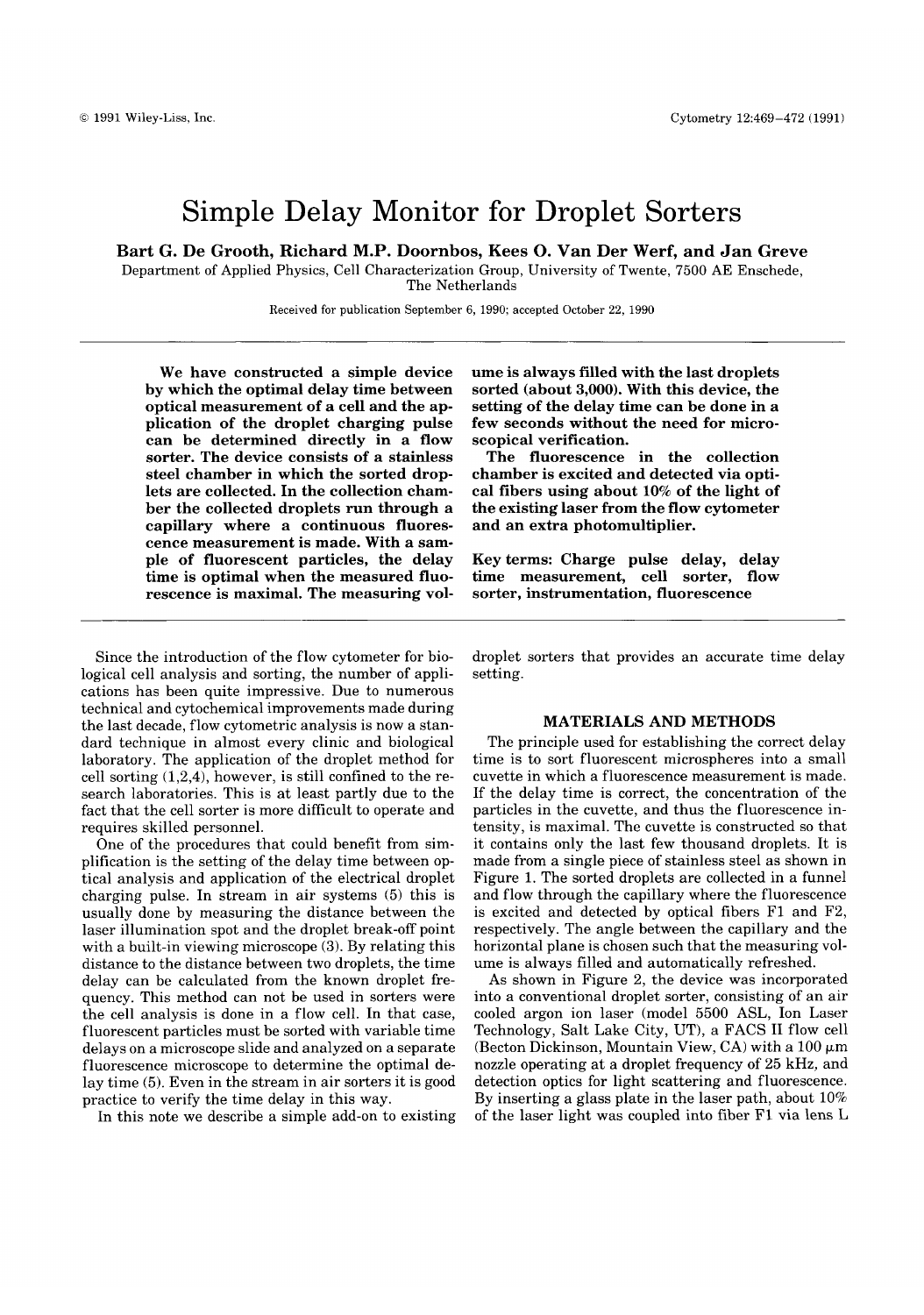

FIG. 1. Drawing of the collection chamber used for fluorescence measurements of the recently sorted droplets. The excitation light is coupled into the capillary via the optical fiber F1. The emitted fluorescence is collected with the fibers F2 mounted orthogonally towards the capillary part of the chamber. The chamber is made of stainless steel.



FIG. 2. Schematic drawing of the setup used to measure the time delay. **A** conventional sorter was used for analyses and sorting equipped with the following extras: bs, beam splitter (microscope slide); L, lens (focal length 40 mm); fl and f2, optical fibers (inner core 600  $\mu$ m); Cc, collection chamber; F, fluorescence filter; PMT, photomultiplier.

with a focal length of 40 mm. Fluorescence emission is collected by one (or more) optical fibers (F2) and detected by a photomultiplier (R928, Hamamatsu, Bridgewater, NY) provided with Schott filters (KV 520 and OG 515/3, Schott, Duryea, PA).

# **RESULTS**

With the set-up described above the delay time setting procedure is as follows. A sample of  $5.2 \mu m$  fluorescent microspheres (Polysciences, Warrington, **PA)**  at a concentration of about  $10^6$  particles per ml is sorted at a rate of about 800 particles per second. The fluorescence of the collected droplets is monitored in the collection chamber. The delay time is changed slowly and adjusted for maximum fluorescence.

Figure 3 and **4** show actual recordings of this procedure. Here the delay time, expressed as the number of droplets formed during this time, was increased stepwise. In Figure 3a,b, the number of droplets deflected per sorting event was three and one, respectively. The curves clearly show that a fluorescent signal is obtained only if the correct time delay is applied. As was expected, the margin in this time is plus and minus one droplet period if three droplets are deflected. In agreement with expectation, the fluorescence maximum in Figure 3b was three times as high as that in Figure 3a: if each deflected droplet contains a fluorescent particle, the fluorescence intensity is expected to be three times higher than that obtained if only one in three droplets contain a particle.

By careful examination of Figure 3b, one can observe a small fluorescence signal at a delay of 20 droplets also. This was not due to some artifact but to the electronic sort decision method used. In our system we sum up all events measured during one droplet period. The idea is that all the particles that will later be in one droplet together determine whether the droplet has to be sorted or not. With this method it is of course essential that the starting point of this summation time correspond exactly with the starting point of a future droplet. By comparing the observed fluorescence signals in Figure 3b at a delay of 20 droplets with the maximum fluorescence signal, we estimate that the starting point of the summation was wrong by about 10% of the droplet period. In Figure **4** we deliberately used the wrong starting point. Now it is clear (see Fig. **4b)** that about 35% of the particles end up in the wrong droplet.

Due to the relatively large measuring volume, variations in the fluorescence signal caused by statistical fluctuations of the number of particles in the measuring volume were avoided.

#### **DISCUSSION**

In this note we have described a simple method for determining the optimal delay time for the charging pulse in droplet sorters. The method is easy to operate and yields accurate and reliable results. Once the maximal fluorescence signal for a given standard sample of microspheres is determined, microscopic verification of the sorter performance is no longer necessary. The components needed for the device are inexpensive and easy to incorporate into existing sorters due to the flexibility of the optical fibers used.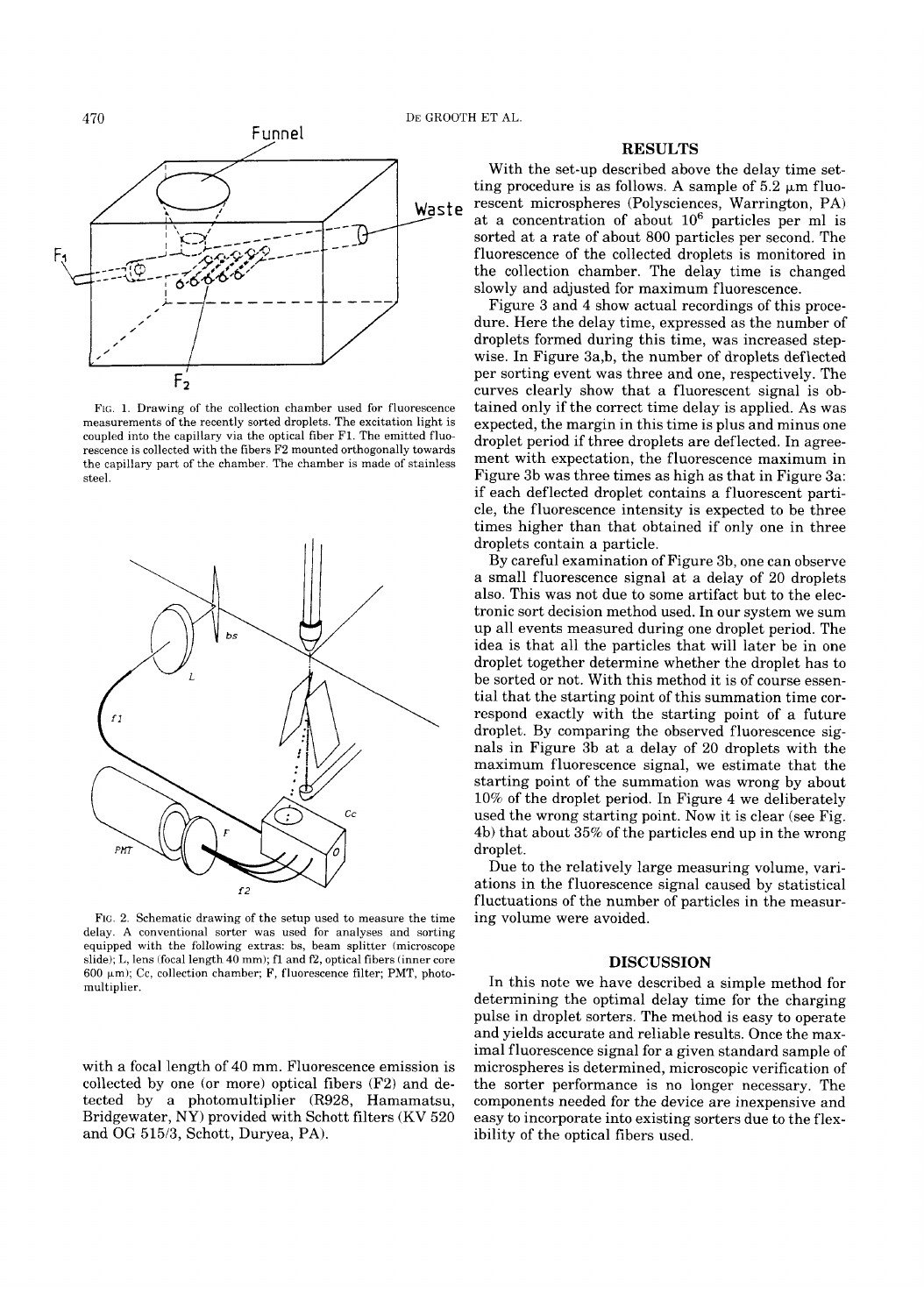

FIG. **3.** Time course of the measured fluorescence signal in the deflected droplets accumulated in the collection chamber. Polystyrene microspheres (diameter 5.2  $\mu$ m) were sorted. During the measurement the time delay was increased step wise every 90 s. The numbers correspond to the time delay expressed in the number of droplets formed during the delay. **Trace a:** Three droplets deflected per sort event. **Trace b:** One droplet deflected per sort event. (Two F2 fibers were used in these recordings).

**FIG. 4.** Time course of the fluorescence measured in the collection chamber when three droplets **(trace a)** or one droplet **(trace b)** are deflected per sort event, as **a** function of the delay time. The experimental conditions were the same as in Figure **3** except that the electronic delay time was deliberately maladjusted by about one-third of a droplet period.